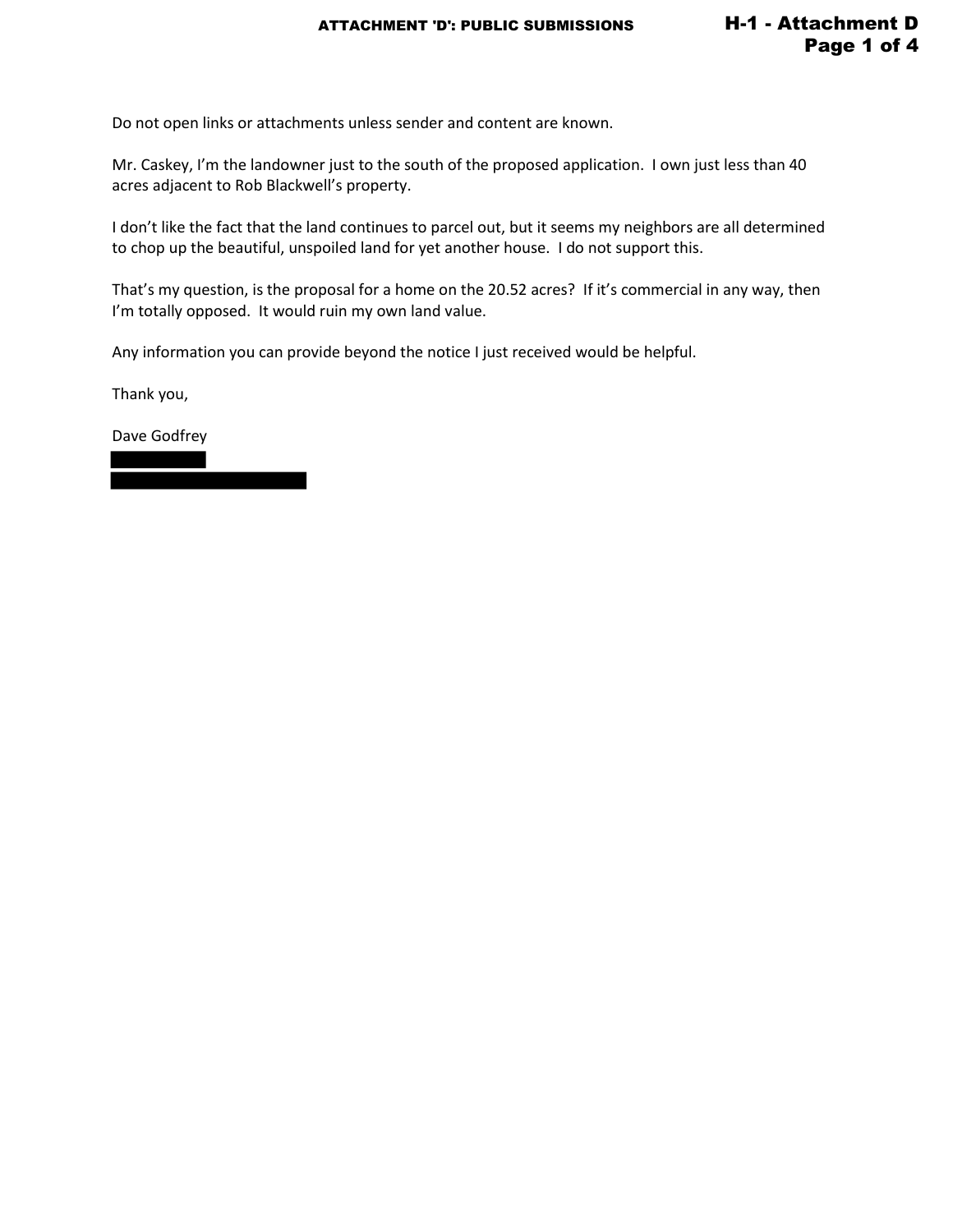**H-1 - Attachment D** 

Page 2 of 4

Dear Mr. Caskey:

For File # 07936001 - Application PL20210108

1. I have no objection to the sub-division as described in the above noted application at this time.

2. I have no objection if any of the "Permitted Uses" as noted in paragraph 302 of the A-Gen Agriculture, General District By

3. However, I have concerns and do not wish to approve the discretionary uses:

Due to the impact of noise to the area:

- Animal Health (inclusive)
- Kennel
- Special Functions Business

Due to the potential negative impact to the area of crime, smell and water usage: - Cannabis Cultivation

Note: I will send a separate email to the questions@rockyview.ca and my councillor Crystal Kissel (copy to you) regarding proposed amendment to this by-law.

delien Leico Salomen Thank you, Debora Rice-Salomons

Land Owner North Half of NW 06-28-04-W5

|                                         | <b>I FGAL DESCRIPTION AND ASSESSMENT</b> |                                         |                       |
|-----------------------------------------|------------------------------------------|-----------------------------------------|-----------------------|
| QTR-LSD/SEC/TWP/RGE/M<br>NW-06-28-04-05 | LOT/BLOCK/PLAN                           | OTHER<br>N1/2 OF NW EXCEPT ROAD 8110817 | <b>ACRES</b><br>79.48 |
|                                         |                                          |                                         |                       |

# A-GEN Agricultural, General District

301 PURPOSE: To provide for agricultural activities as the primary use on a Quarter Section of land or larger or on large remnant parcels from a previous subdivision, or to provide for residential and associated minor agricultural pursuits on a small first parcel out.

302 PERMITTED USES: Accessory Building  $\leq$  930 m<sup>2</sup> (10010.40 h<sup>2</sup>) **Accessory Dwelling Unit** Agriculture (General) Beekeeping velling, Single Detached

DISCRETIONARY USES: Accessory Building > 930 m<sup>2</sup> (10010.40 ft<sup>2</sup>)<br>Agriculture (Intensive) Agriculture (Processing)<br>Animal Health (Inclusive)<br>Red and Breakfast Cannabis Cultivation Care Facility (Child)<br>Care Facility (Chric)<br>Care Facility (Group) Communications Facility (Type A)<br>Communications Facility (Type B)<br>Communications Facility (Type C)<br>Dweling, Manufactured Dweling, Triv.<br>Dweling, Triv.<br>Equestrian Centre Farm Gate Sales<br>Farmers Market Film Production<br>Home-Based Business (Type II) Recreation (Culture & Tourism) Riding Arena na<br>netina Rusiness Vacation Rental

Those uses which are not otherwise defined in the Bylaw, which in the opinion of the Development Authority<br>are similar to the above and conform to the purpose of this District may be Discretionary Uses.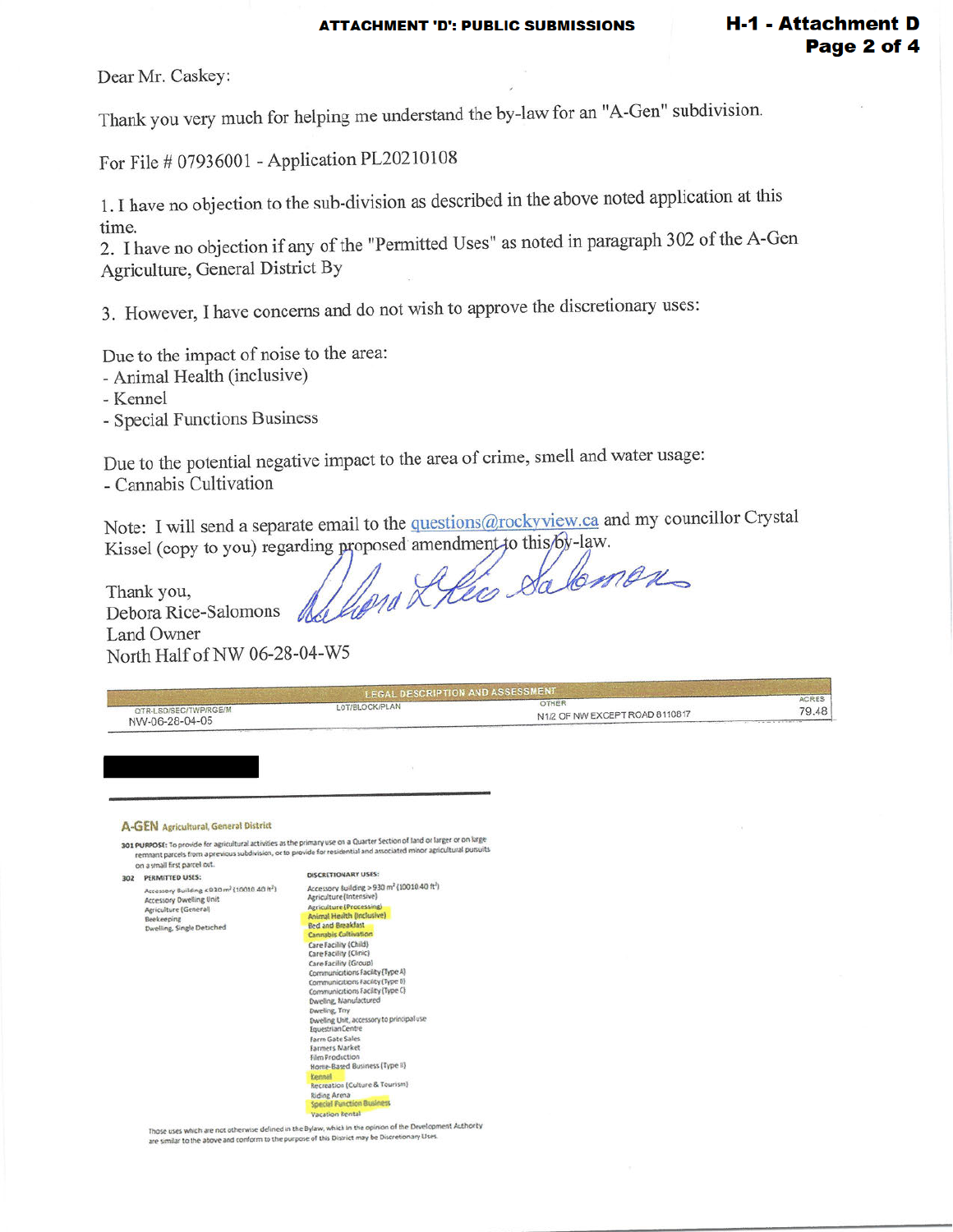# **A-GEN** Agricultural, General District

301 PURPOSE: To provide for agricultural activities as the primary use on a Quarter Section of land or larger or on large remnant parcels from a previous subdivision, or to provide for residential and associated minor agricultural pursuits on a small first parcel out.

### 302 PERMITTED USES:

Accessory Building  $\leq$  930 m<sup>2</sup> (10010.40 ft<sup>2</sup>) **Accessory Dwelling Unit** Agriculture (General) Beekeeping **Dwelling, Single Detached** 

#### **DISCRETIONARY USES:**

Accessory Building > 930 m<sup>2</sup> (10010.40 ft<sup>2</sup>) Agriculture (Intensive) **Agriculture (Processing)** Animal Health (Inclusive) **Bed and Breakfast Cannabis Cultivation** Care Facility (Child) Care Facility (Clinic) Care Facility (Group) Communications Facility (Type A) Communications Facility (Type B) Communications Facility (Type C) Dwelling, Manufactured Dwelling, Tiny Dwelling Unit, accessory to principal use Equestrian Centre Farm Gate Sales **Farmers Market Film Production** Home-Based Business (Type II) Kennel Recreation (Culture & Tourism) **Riding Arena Special Function Business Vacation Rental** 

Those uses which are not otherwise defined in the Bylaw, which in the opinion of the Development Authority are similar to the above and conform to the purpose of this District may be Discretionary Uses.

# 303 MINIMUM PARCEL SIZE:

To Whom It May Concern:

I am a landowner living (owner) at 280230 Horsecreek Rockyview County. My Legal Land Description is the north 1/2 of NW 06-28-04-05

| LEGAL DESCRIPTION AND ASSESSMENT |                |                                 |       |  |
|----------------------------------|----------------|---------------------------------|-------|--|
| 1078. LEILSECTWARGES!            | LUTIBUDGK/PLAN |                                 |       |  |
| NW-06-28-04-05                   |                | N1/2 OF NW EXCEPT ROAD B110B17. | 79.48 |  |

During my review of Land Use Application # PL20210108 - File Number 07936001, Rockyview Planning Staff Reynold Caskey, helped me understand the potential permitted uses and Discretionary uses of an "Agriculture General District".